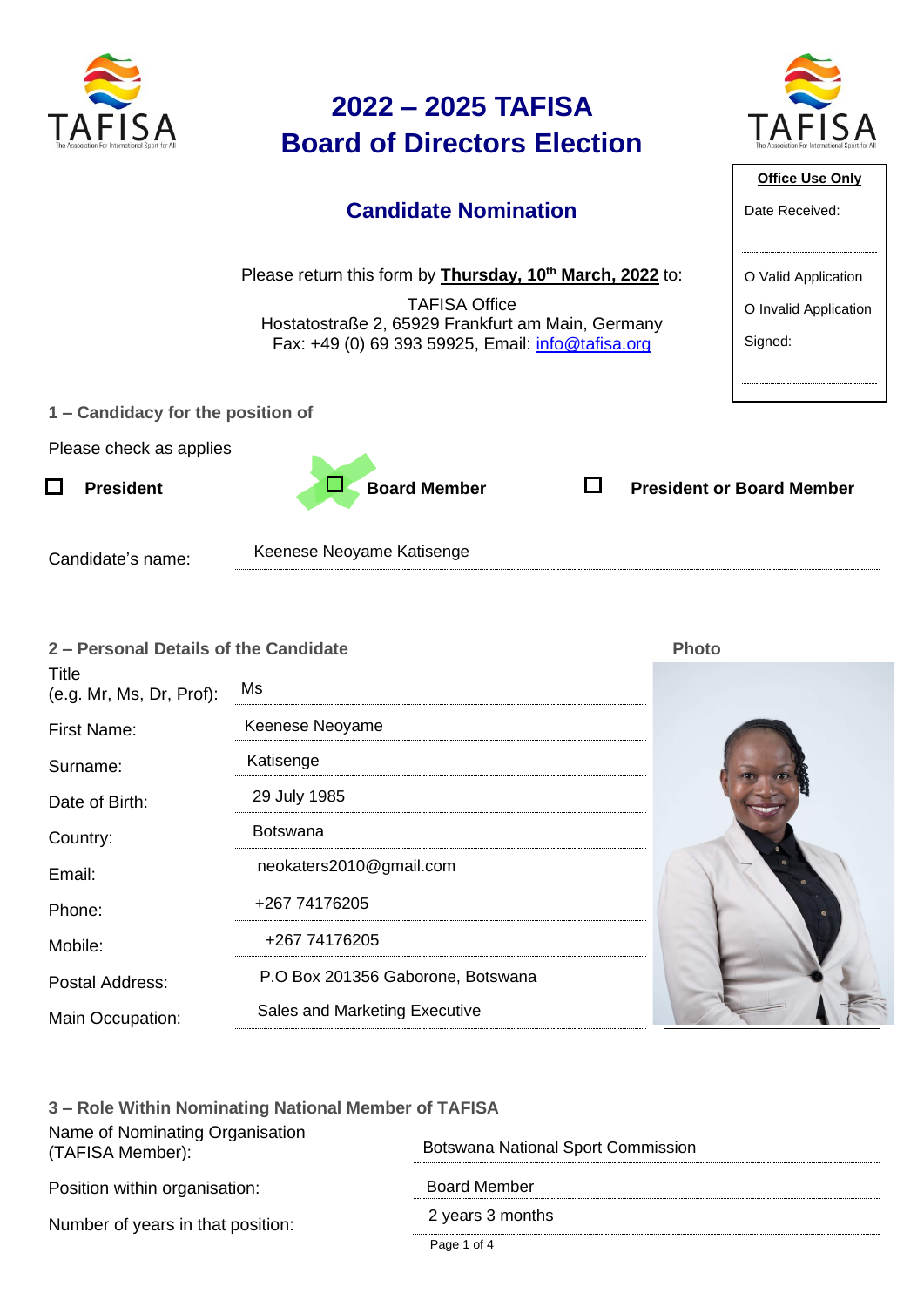



Special contributions to Sport for All in this role: Special contributions to Sport for All in this role: Currently serving as the Chairperson of the Botswana National<br>Sport Commission Equity and Recreation Committee. The committee is responsible for provision of oversight o

**4 – Other Positions, Contributions and Achievements in the Field of Sport for All and Physical Activity (Optional)**

Please describe any of your further contributions and achievements in the Field of Sport for All and Physical Activity (this may include current and past positions or roles within other organisations, publications…)

Keenese has served as a member of the world chess federation commission for women in chess advocating for chess to

be used as tool for social impact and inclusion. She was part of the Grand Master Zhu Chen of China's Africa Chess

for African women and girls which offered training and motivational talks in Botswana, Seychelles' , Mozambique,

Malawi in 2015. In the same year Keenese was awarded the Sports Woman of the Year Award by the Botswana

National Sport Commission recognizing her contribution to the development of sport in Botswana which included

working with the team to ensure geographical spread of the game of chess to rural areas. Keenese is also the founder

of Limitless Minds Chess Academy, an academy that offers chess for kids with disability and kids in rural areas. In 2020

she partnered with the United State of America Department of State Reciprocal Exchange Programme to bring an

expert from the USA to introduce a life skills programme for the visually impaired kids based at the Mochudi Resource

Centre for the Blind in Kgatleng District. Her Academy was the first to introduce chess for the visually impaired and chess in prisons as well as chess for refugees in Botswana. She is also the Secretary General for Women and Sport Botswana and is part of the committee that introduced a sexual harassment policy for sport. She also served as the Chairperson of Botswana Sport Volunteers Movement which has increased the number of volunteers in sport in Botswana. In 2015 Keenese became the first Motswana to attend the United Nations Office for Sport Development and Peace Youth Summit.

**5 – Command of English (working language of TAFISA)**

Please check as applies

Fluent English speaker

П

Limited English speaker

 $\Box$  I confirm that I have the intention to improve my English within a year if elected

 $\Box$  I confirm that I have staff at disposal to support me carry out my BoD duties in English

Other fluently spoken languages: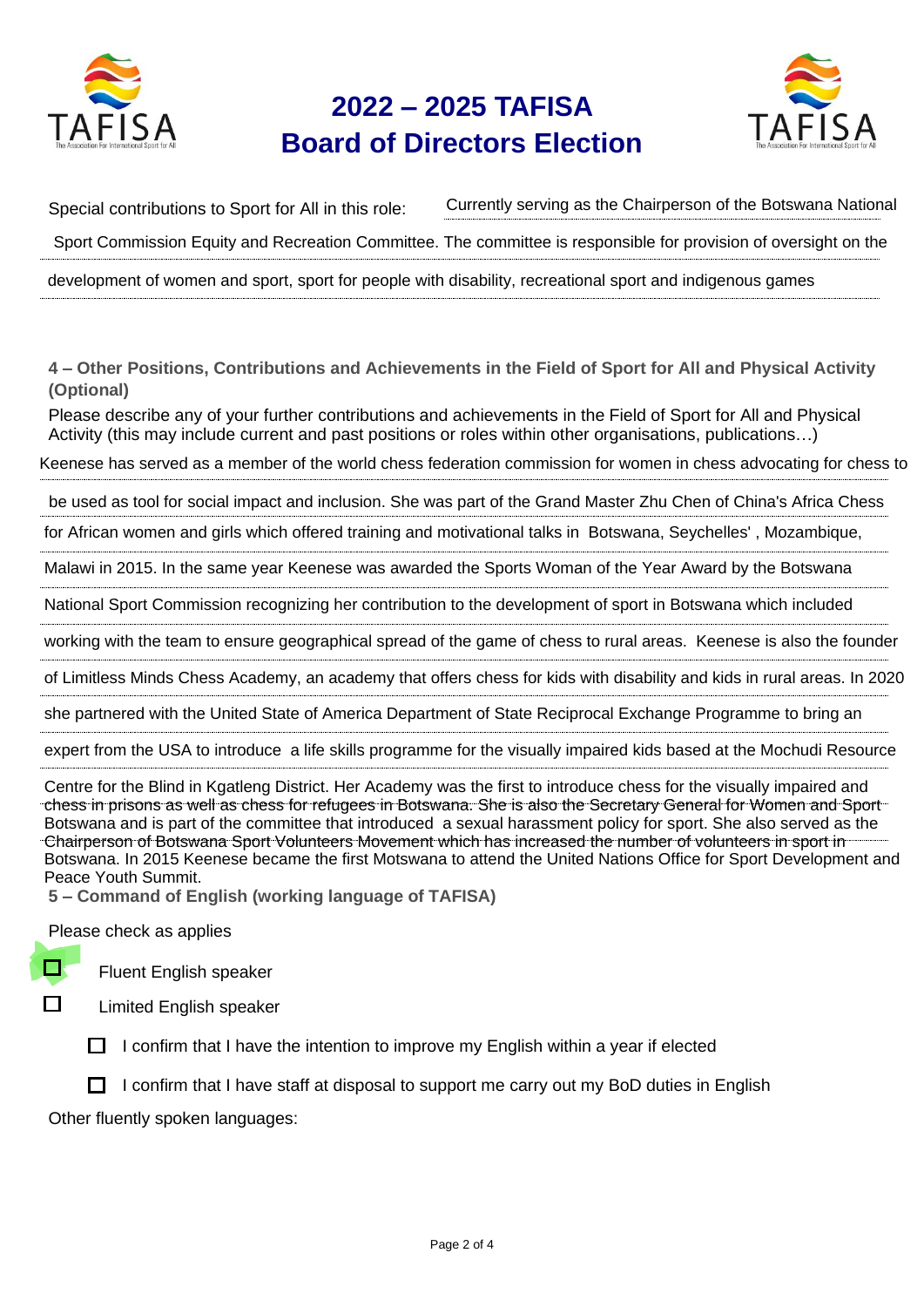



**6 – Attendance at Board Meetings and General Assemblies**

Please confirm by checking the boxes

I confirm my willingness to attend TAFISA Board of Directors Meetings (2 – 3 times per year) and TAFISA General Assemblies (once every two years)

I confirm that costs associated with travel to Board Meetings and General Assemblies will be borne by the Board Member themselves or their organisation, unless otherwise stipulated by the TAFISA Board of Directors

**7 – Dedication to TAFISA**

Please confirm by checking the box

I confirm that, if elected, I will be expected to actively support and contribute to TAFISA and its

initiatives, including:

- **•** Promoting TAFISA and its initiatives locally and internationally,
- Encouraging membership,
- Supporting coordination of (local) events and programs, e.g. World Challenge Day, World Walking Day, World/Regional Sport for Games, World Congress, Certified Leadership Courses, etc,
- Contributing to TAFISA publications, including newsletters, and the website,
- Identifying and fostering relationships with potential sponsors and partners, and
- Supporting other countries.

#### **8 – Benefit to TAFISA**

Please describe, in a few words, how you intend to support TAFISA's growth and development if elected, as well as any special benefits that you may bring to TAFISA:

I have been supporting TAFISA initiatives as the Chairperson of Botswana Sport Volunteers Movement, we are part of

the TAFISA Mission 2030 , I will therefore continue supporting as a board member and advocating for Africa to host

more TAFISA initiatives e.g. adopting the TAFISA Tripple C Framework. Women and Sport Botswana and AUSC

Region 5 have also been hosting TAFISA Certified leadership Courses and I will motivate for continuation of hosting of

such around Africa. Botswana Traditional Games had also shown some interest in hosting TAFISA World Walking day

and I believe my presence on the board and my advocacy will make Africa show more interest in being part of these

Page 3 of 4 kind of initiatives. In 2019-2021 I served as an Influencer for the Young African Leaders Initiative (YALI) after I was selected by the Mandela Washington Fellowship Team and Department of State, I believe with this kind of network, I will be able to ensure that TAFISA penetrates and aligns with some top governments goals. I am also with my team motivating for Botswana to host the TAFISA 2026 Africa Sport for All Games. I have experience in policy development and implementation.